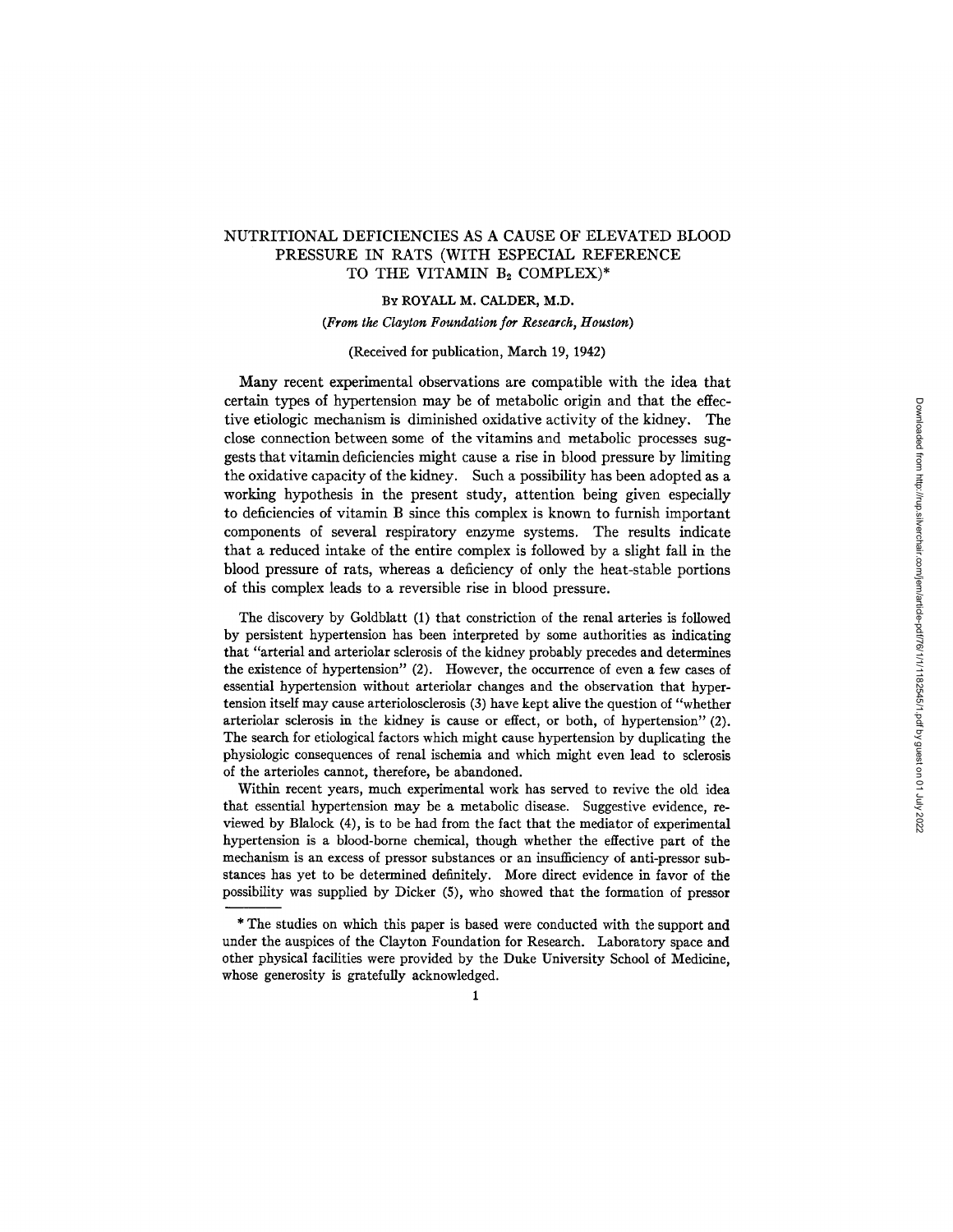substances by the kidney is in no way related to its excretory functions. The older objections to the theory of the metabolic origin of hypertension were thereby eliminated, for these objections had been based mainly on the fact that the majority of patients with hypertension do not show any impairment of renal excretory functions (6). Finally, the essential metabolic nature of experimental renal hypertension has been firmly established by the work of Rodbard (7) and of Rodbard and Katz (8). According to these authors, the chemical mediator of hypertension is a normal product of renal intermediate metabolism which is usually destroyed as rapidly as it is formed.

If the latter interpretation be correct, then the problem resolves itself into a search for the mechanism by which ischemia might cause metabolic abnormalities in the kidney. A clue of possible profit in this search is the finding that constriction of the renal arteries leads to diminished consumption of oxygen by the ischemic organ; this has been demonstrated both in the intact animal (Levy, Light, and Blalock (9)) and *in vitro* by the manometric studies of Gerbi, Rubenstein, and Goldblatt (10). The possibility therefore arises that the unknown metabolic defect may be dependent upon inadequate oxidation in the kidney. This suspicion is somewhat strengthened by the observation of Holtz and Heise (11) that in the absence of oxygen the incubation of l-dihydroxyphenylalanine (dopa) with renal cortex extract results inthe formation of a pressor amine. Bing (12) and Bing and Zucker (13) have noted a similar reaction on peffusion of ischemic kidney, the amount of pressor substance being inversely proportional to the perfusion rate. These authors believe that this pressor amine results from the incomplete oxidation of dopa, and that the reaction is the prototype of perhaps many such reactions, all of which may contribute to the hypertensive mechanism. In the presence of oxygen, this pressor amine is oxidized further to a non-pressor substance, presumably by oxidative deaminization, a process which Kempner (14) has shown is impeded by low oxygen tensions.

The foregoing experimental observations admittedly would provide a plausible explanation of the hypertensive mechanism. Their acceptance as the actual explanation, however, necessitates the assumption that arteriolar or arterial sclerosis precedes the development of hypertension in every case; and, as stated above, there are valid objections against this assumption universally. In postulating that hypertension precedes the sclerosis, on the other hand, one is automatically abandoning organic interference with the blood supply as the primary cause of diminished oxidation in the kidney and is forced to look elsewhere for the explanation. Theoretically, one possible explanation hinges on the fact that biological oxidations are dependent not only on an adequate supply of oxygen but also on a multiplicity of enzyme systems the integrity of which is essential if oxidation is to proceed in a normal fashion. It is conceivable that the various oxidative functions of the kidney might be seriously compromised if there were a deficiency in these enzyme systems. This possibility is strengthened by the investigations of Schroeder and Adams (15), who demonstrated that tyrosinase has the capacity of inactivating renin and other pressor substances, as well as of combating experimental arterial hypertension.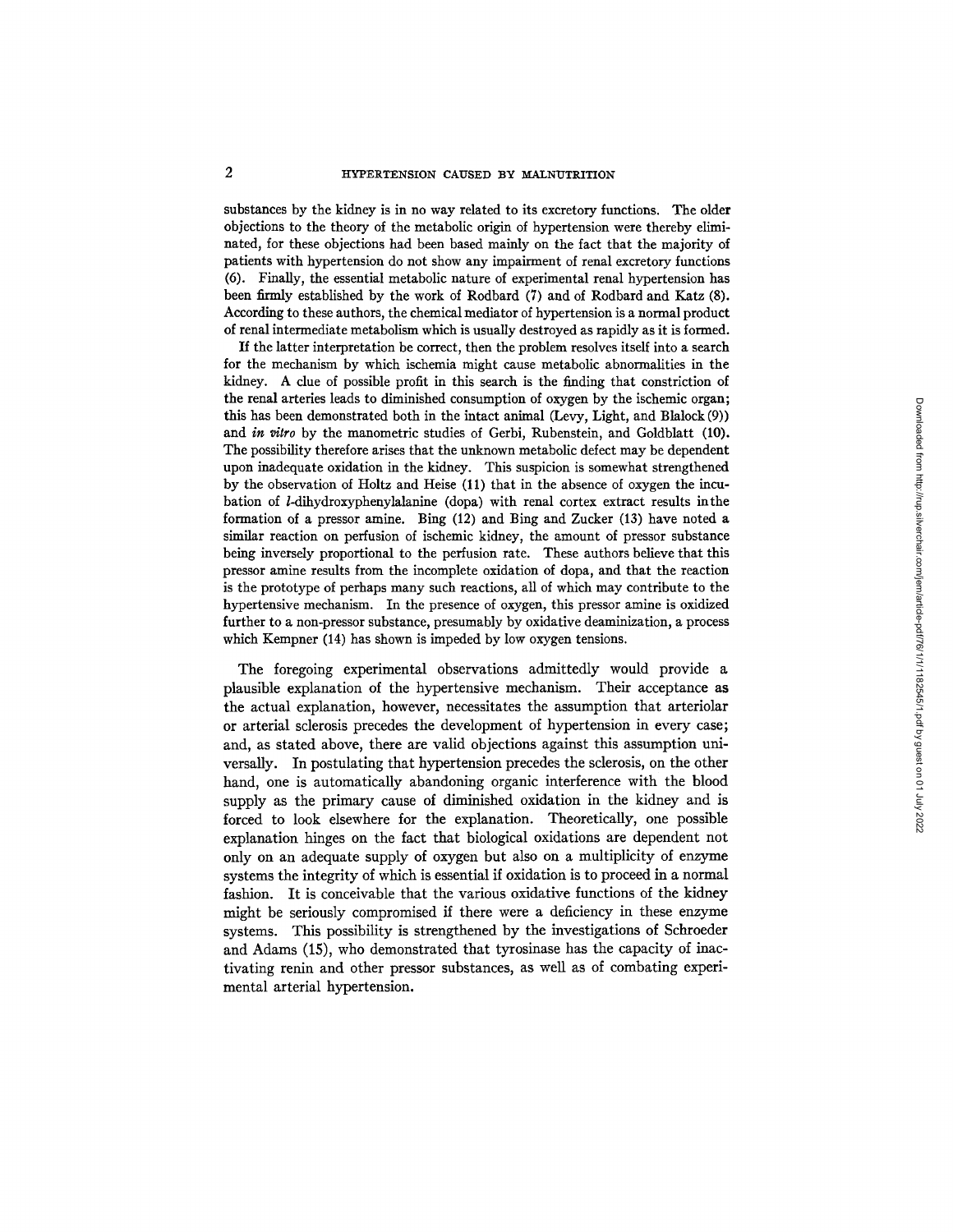In this connection, it is important to recall that certain components of these enzyme systems, such, for example, as the majority of the specific dehydrogenases, are intracellular and presumably an intimate part of the cell structure itself; others, such as the prosthetic groups of the di- and triphosphopyridine nucleotides and the flavins, are derived from exogenous sources. It is obvious that if these exogenous sources are cut off, the effectiveness of those systems involving coenzymes and flavoproteins must be reduced. The consequence would be a diminution of oxygen utilization by the body, including the kidney; and thus a condition would be created in the kidney duplicating that produced mechanically by the Goldblatt clamp.

This concept has provided a working hypothesis in the present study. Since the vitamin B complex is the source of several important components of the respiratory enzyme systems, it was chosen for the initial studies reported below. Analogous studies on a human subject, with similar results, have been reported by Elsom (16). The results of the present experiments are compatible with but by no means definitive proof of the working hypothesis just outlined.

#### *Materials and Methods*

*Experimental Anlmals.--Most* of the rats used in these experiments were obtained from a breeding colony of the Vanderbilt strain (17). Those used in Experiment 2 were from a piebald strain obtained from the School of Hygiene, Johns Hopkins University. At the beginning of each experiment they varied in age from 8 to 10 weeks.

*Diets.--The* rats were raised on a stock diet consisting of commercial dog chow checkers,<sup>1</sup> lettuce or other green vegetables, and white bread, and in addition received fresh milk for the 4 weeks following weaning.

The basic vitamin B-free diet was that described by György and Goldblatt (18), and consisted of 18 parts of vitamin-free casein,<sup>2</sup> 68 of commercial sucrose, 8 of melted butter fat, 4 of  $U$ . s. P. salt mixture No.  $2<sup>3</sup>$  and 2 of cod liver oil. As indicated in the protocols, various supplements were administered as follows: thiamin chloride in aqueous solution by dropper, in the amount of 40  $\mu$  gm. per rat per day; dried brewers' yeast,<sup>4</sup> either autoclaved or unautoclaved and in amounts as noted; crude aqueous extract of liver,  $\beta$  1 ml. per rat per day; a concentrated extract of rice polishings, $60.5$  ml. per rat per day. The latter three ingredients were mixed with the foodstuff.

The term *vitamin B<sub>2</sub> complex* is used throughout this paper to denote the heatstable fractions of the vitamin B complex.

i Purina brand.

Labco brand, The Borden Company, New York City.

<sup>8</sup> S. M. A. Corporation, Cleveland.

<sup>4</sup> Mead's brand.

<sup>6</sup> Valentine Meat Juice Company, Richmond.

*<sup>6&</sup>quot;Vitab"* furnished gratis by National Oil Products Company, Harrison, New Jersey.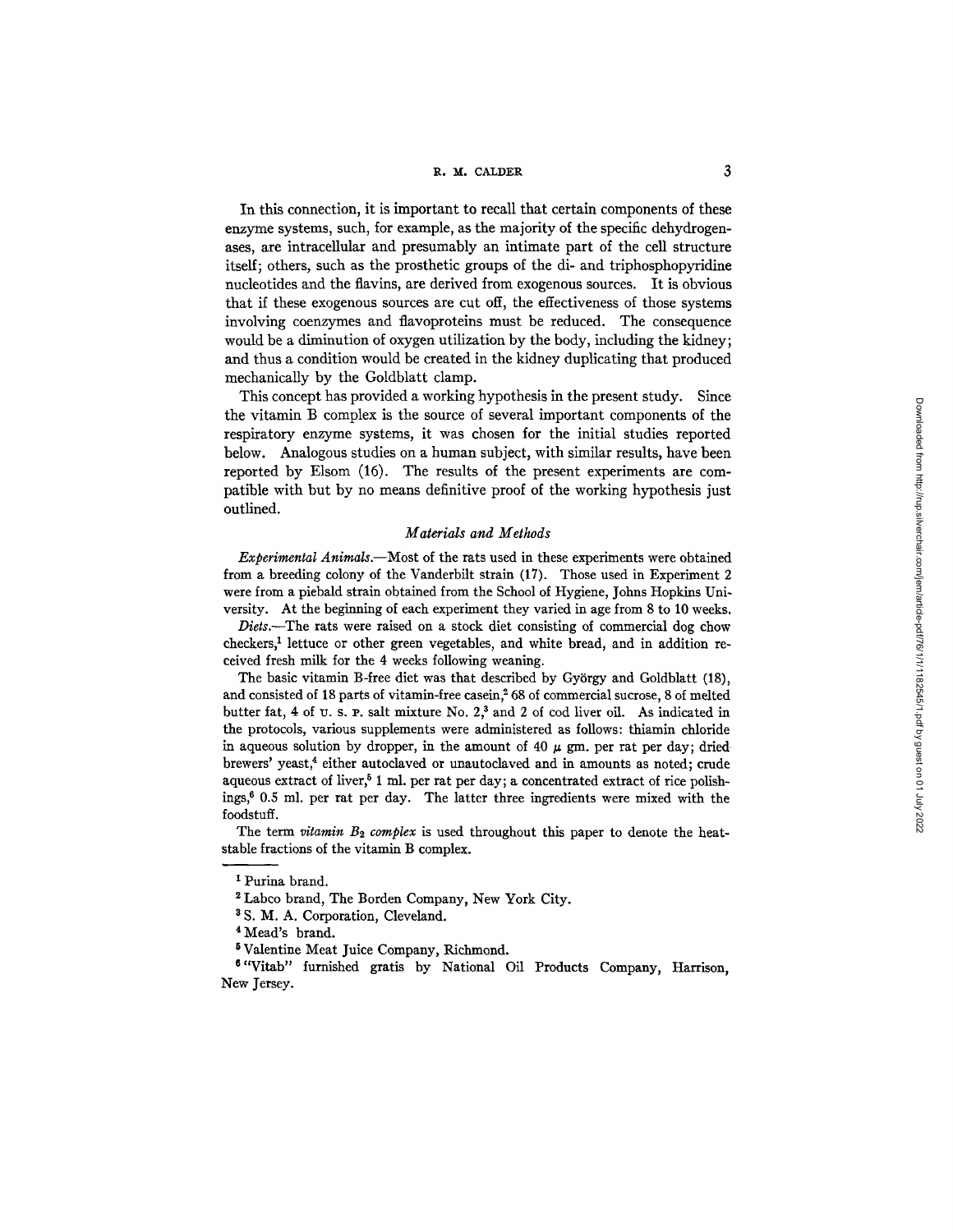## 4 HYPERTENSION CAUSED BY MALNUTRITION

*Laboratory Condltions.--The* rats were kept in roomy cages equipped with wire mesh bottoms to prevent access to the feces. Scrupulous cleanliness was maintained in order to avoid epidemics. During the summer months the laboratory was air-conditioned, the temperature being kept constant at 70--75°F.

*Description and Discussion of Methods of Estimating Blood Pressure.*--The method described by Williams, Harrison, and Grollman (19) was used in estimating blood pressure. The readings so obtained are measures of mean pressures and are thus lower than the actual systolic levels. The method presented certain difficulties, arising from the fact that preliminary heating of the animals is required in order to produce a vigorous circulation through the tail. In general, the deficient rats require more heating for this purpose than do normal animals; but deficient animals withstand heating very poorly. Hence it was necessary carefully to standardize the duration of heating. In all except Experiment 1, the animals were handled in groups of four and were kept in the warmer box for 5 minutes and then transferred to the cooler box; from the latter, they were taken at random, and the readings on all four were completed within the ensuing 5 minutes. Only by strict adherence to these conditions can comparable pressure readings be obtained.

When large numbers of pressures were being determined, the temperature of the boxes of course varied somewhat, and since the boxes were opened frequently, thermostatic control was impractical. The varying temperatures were therefore compensated by alternating control and experimental groups of four animals with strict regularity.

It was found also that repeated heating of deficient rats has a rapidly cumulative effect. If pressure readings are attempted at too frequent intervals, many of the animals go into partial or complete collapse with resultant fall in arterial tension. Intervals of at least 3 days and preferably a week appear essential.

The accuracy of the above method of estimating blood pressures was checked by insertion of a cannula directly into the abdominal aorta, as described in Experiment 5. The findings indicate the reliability of the indirect method, provided the various precautions mentioned are observed meticulously.

### EXPERIMENTAL

## *Influence of a Complete Deficiency of the Vitamin B Complex and of the Vitamin B2 Complex on Blood Pressure*

*Experiment 1.*-One group of 50 rats was placed on a diet completely devoid of all components of the vitamin B complex; after 2 weeks on this regime, thiamin chloride was administered. A second group of 50 animals was placed on an identical diet, and autoclaved yeast was mixed with the foodstuff in the proportion of 5 per cent; after 2 weeks of this regime, the amount of yeast was increased to 10 per cent; and after 1 week of this treatment, the animals were subdivided into two groups of 25 each, one group receiving a supplement of liver extract and the other group receiving a supplement of extract of rice polishings.

The results of this experiment are shown in Figs. 1 and 2. During the 1st week, the animals which received no vitamin B whatever registered a mod-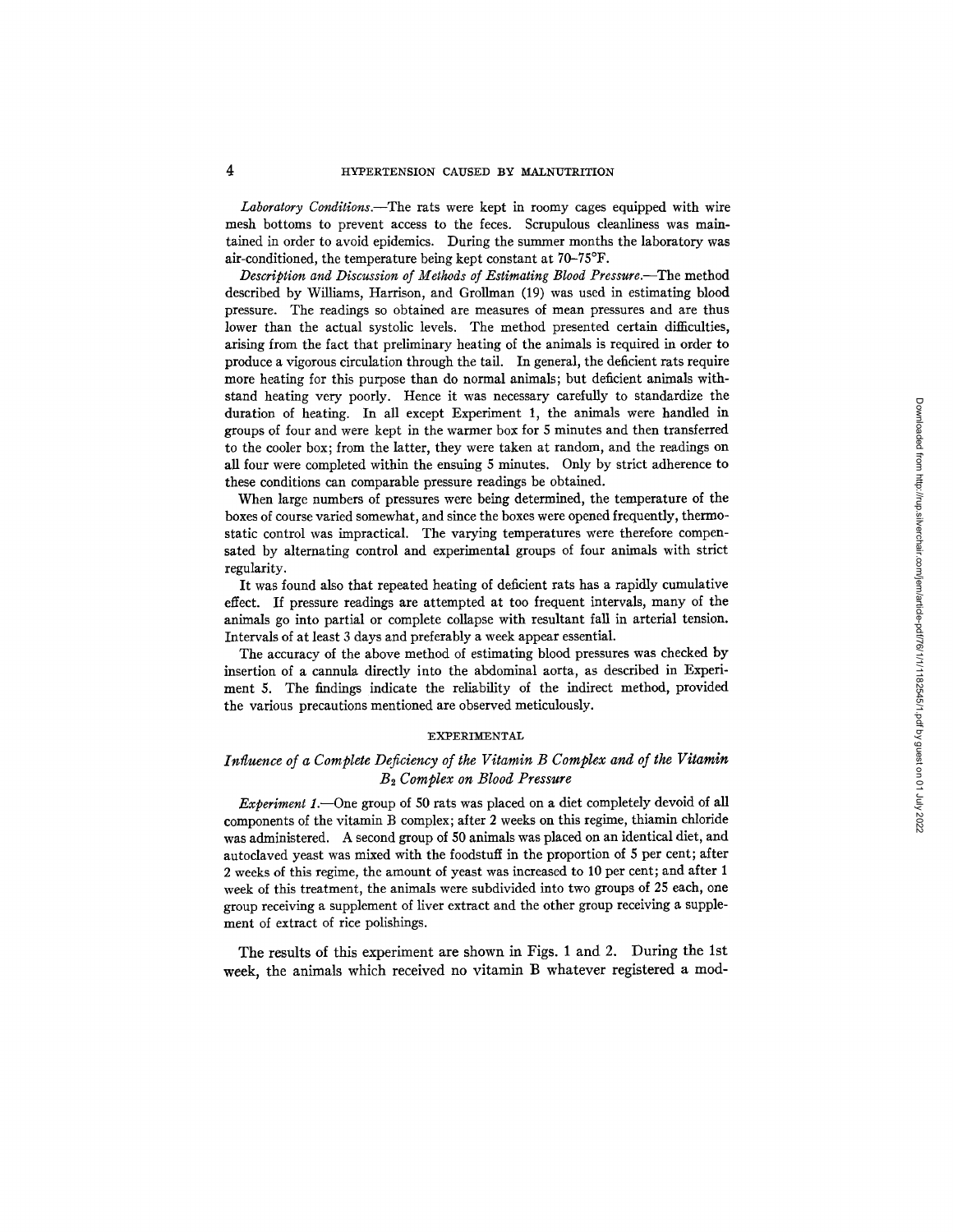erate but significant rise in blood pressure (from an initial average of 119 mm. Hg to an average of 129 mm.). By the end of the 2nd week, however, the pressures had fallen to a point (average, 114 mm.) slightly below the initial level. When the diet was fortified by the addition of thiamin at this point, there was an immediate rise in pressure, which reached an average of 142 mm. after 2 weeks. By the end of the 5th week, although the pressures were still significantly high (138 mm.), the general condition of the animals was poor, they had begun to show gross evidences of riboflavin deficiency, they had lost weight, and 6 of the original 50 animals had died.



FIG. 1. The effects of deficiencies of various vitamin B fractions on the blood pressure of rats (Experiment 1). All readings represent mean pressures, which **are**  lower than the actual systolic levels.

The second group of animals was intended to serve as controls. However, it was found that the addition of 5 per cent yeast was not sufficient to prevent a rise of blood pressure, for at the end of the 2nd week the average pressure had risen from an initial level of about 120 mm. to 139 mm. Hg. Increasing the yeast supplement to 10 per cent was followed by a significant drop in pressure (to an average of 129 mm.) though not to normal levels during the 1 week of treatment. The further addition of liver extract or extract of rice polishings was followed by prompt return of the pressures to the original levels (average, 119 mm.). Since the effect of these two supplements was identical, the results have been pooled on the accompanying charts.

Fig. 2 is a distribution curve of the pressure readings in these two groups of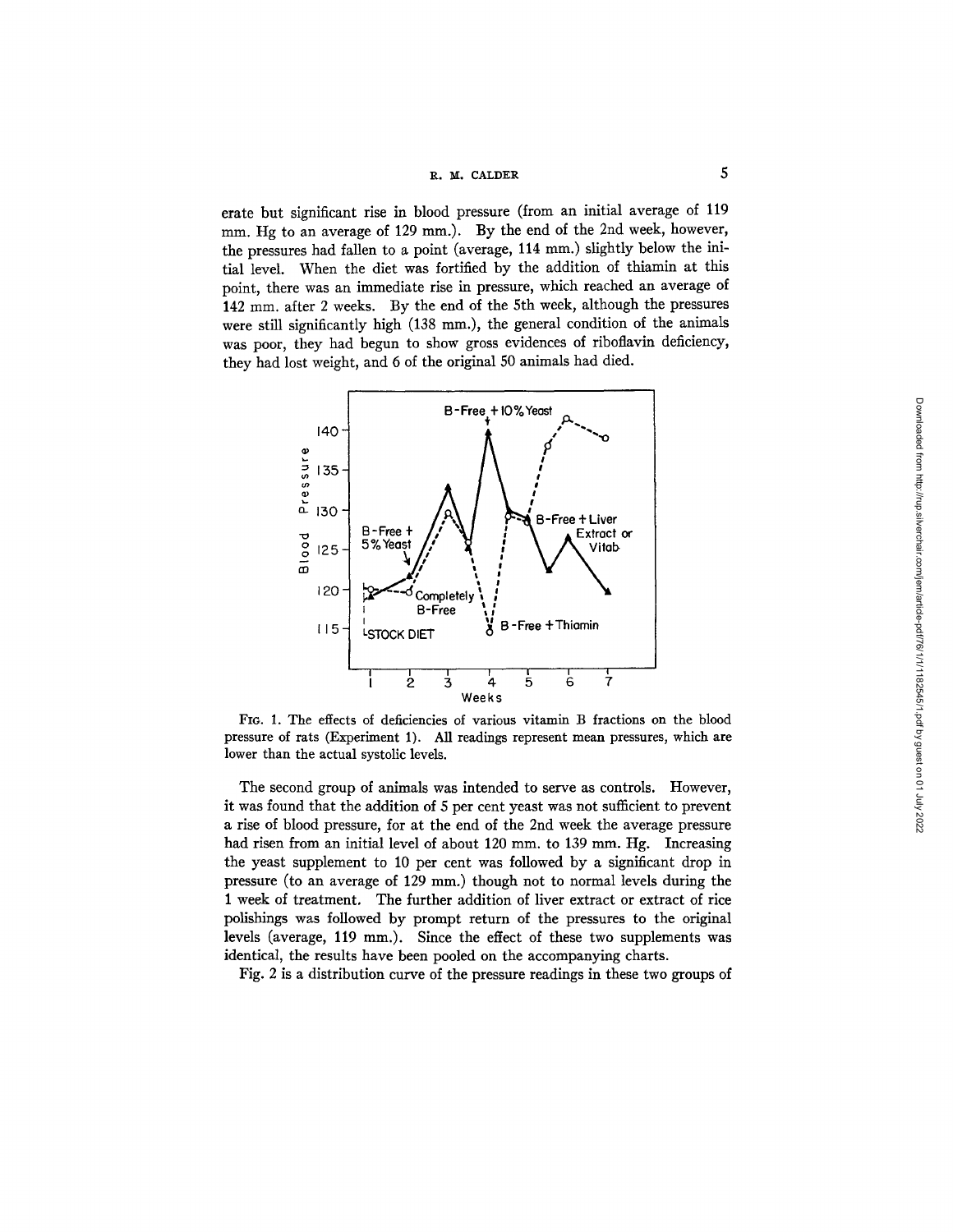

FIo. 2. Distribution curves of the blood pressure readings at the conclusion of Experiment 1 (Fig. 1). Hollow blocks represent well nourished group; solid blocks represent deficient group.



FIG. 3. The results of Experiment 2, the design of which was almost identical with that of Experiment 1 (Fig. 1).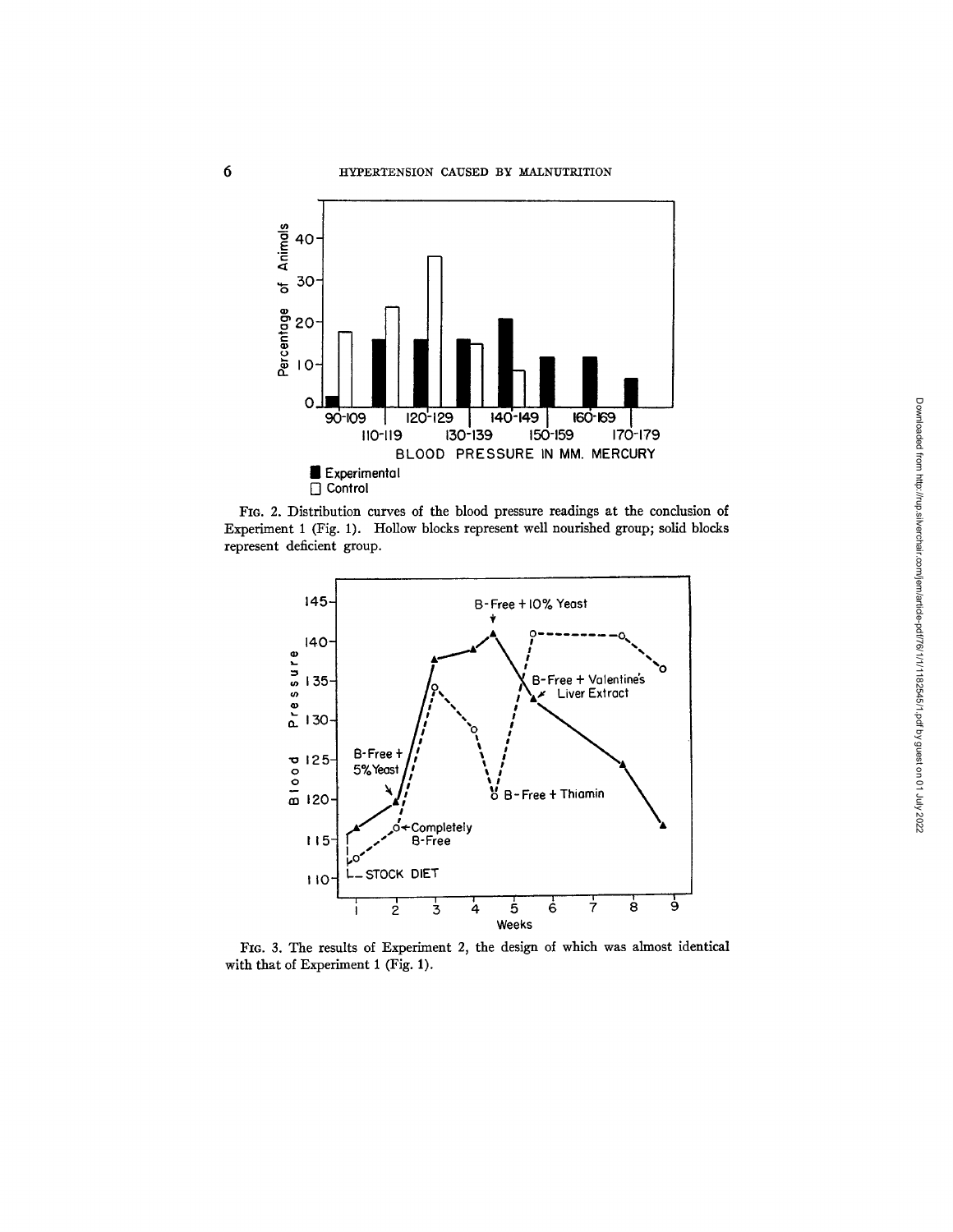animals at the end of the 5th week on the experimental diets. Fisher's  $t$  test shows that the difference in the blood pressures of the two groups was highly significant at the conclusion of the experiment ( $P < 0.001$ ).

*Experiment 2.*—This experiment was identical in design with Experiment 1, except for the facts that it was performed in summer rather than winter and that the rats were of a piebald strain. Each of the two groups consisted of 50 animals.

The results of this experiment, which are shown in Fig. 3, closely parallel those obtained in Experiment 1. The difference in the blood pressures of the two groups was likewise highly significant at the end of the experiment  $(P < 0.001)$ .

### *Influence of a Partial Deficiency of the Vitamin B2 Complex on Blood Pressure*

Vitamin deficiencies of the completeness represented by the first two experiments seldom occur under ordinary conditions of living. On the other hand, partial deficiencies, particularly of the vitamin  $B_2$  complex, are common. Experiment 3 was therefore designed to determine the effect of such partial deficiencies on the blood pressure.

*Experiment* &--Five groups of 25 rats each were placed on the basic vitamin B-free diet, plus thiamin by dropper. One group received liver extract (controls); a second group received no supplement whatever; a third group received autoclaved yeast in the amount of 2.5 per cent of the diet by weight; a fourth group received a similar supplement of 5 per cent yeast; and a fifth group was permitted to eat yeast as desired.

The results of this experiment are shown in Fig. 4. The group receiving liver extract maintained consistently normal pressures throughout the experiment (average, 118.4 mm.  $Hg_i^7$  standard deviation of the mean, 0.676). The group receiving no vitamin  $B_2$  complex whatever showed a consistently elevated pressure throughout (average, 135.4 mm.;7 standard deviation of the mean, 0.844). The group receiving 2.5 per cent yeast likewise showed a consistently elevated pressure throughout (average, 142.2 mm.;<sup>7</sup> standard deviation of the mean, 0.898). The group receiving 5 per cent yeast also showed an elevated pressure, fluctuating between 135 and 140 mm.<sup>8</sup> The

<sup>7</sup> Snedecor's  $F$  test (24) shows that the variations of the weekly averages are no greater than would be expected from the variations of the individual pressures making up the averages. The average of the whole group is therefore used.

 $\delta$  The F test shows that the variations of the weekly averages are slightly greater than would be expected from the variations of the individual pressures making up the averages. Pooling the individual readings and striking an average of the whole group is therefore unjustified.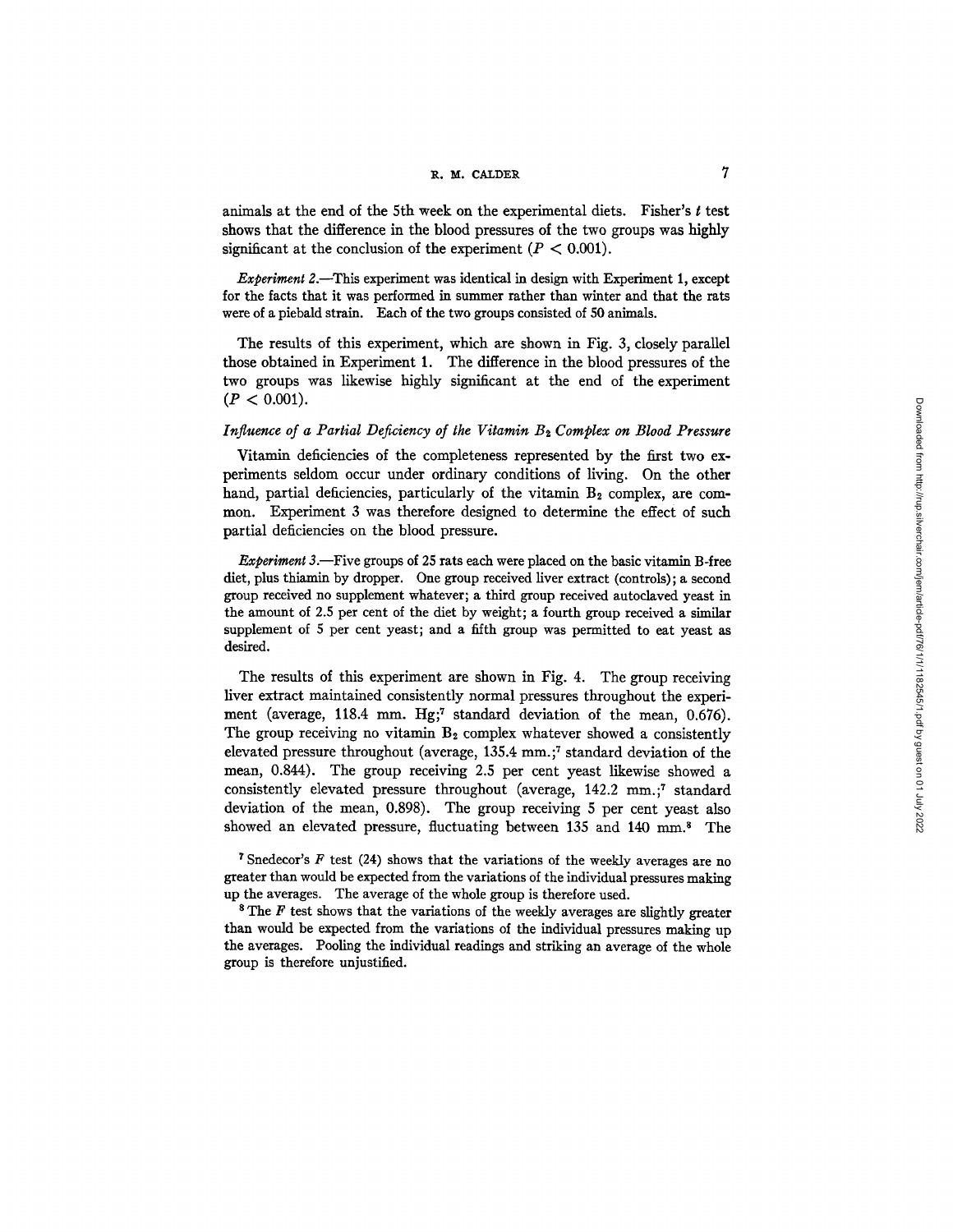**group which was allowed to eat autoclaved yeast as desired, while theoretically provided with an adequate source of the vitamin B2 complex, refused to eat the fortified diet during the early weeks of the experiment, and during this time their pressure rose to an average of 139 mm.; gradually, however, as they ate the yeast better, their pressures dropped and at the end of the ex )eriment the average was** 124.5. 9



FIG. 4. The effects of partial deficiencies of the vitamin B<sub>2</sub> complex on the blood **pressure and weights of rats (Experiment 3).** 

**Fisher's t test shows that the differences in pressures of the groups receiving**  no vitamin B<sub>2</sub> complex, as well as those receiving 2.5 per cent yeast, are highly significant when compared with the controls  $(P < 0.001)$ . Although the **weekly averages cannot be pooled in the case of the 5 per cent yeast group, the t test shows a highly significant difference between each weekly average**  and the corresponding control  $(P < 0.001)$ . The weekly averages of the

**9 The F test shows that the variations of the weekly averages are considerably greater than would be expected from the variations of the individual pressures making up the averages. Striking an average for the whole group is therefore unjustified.**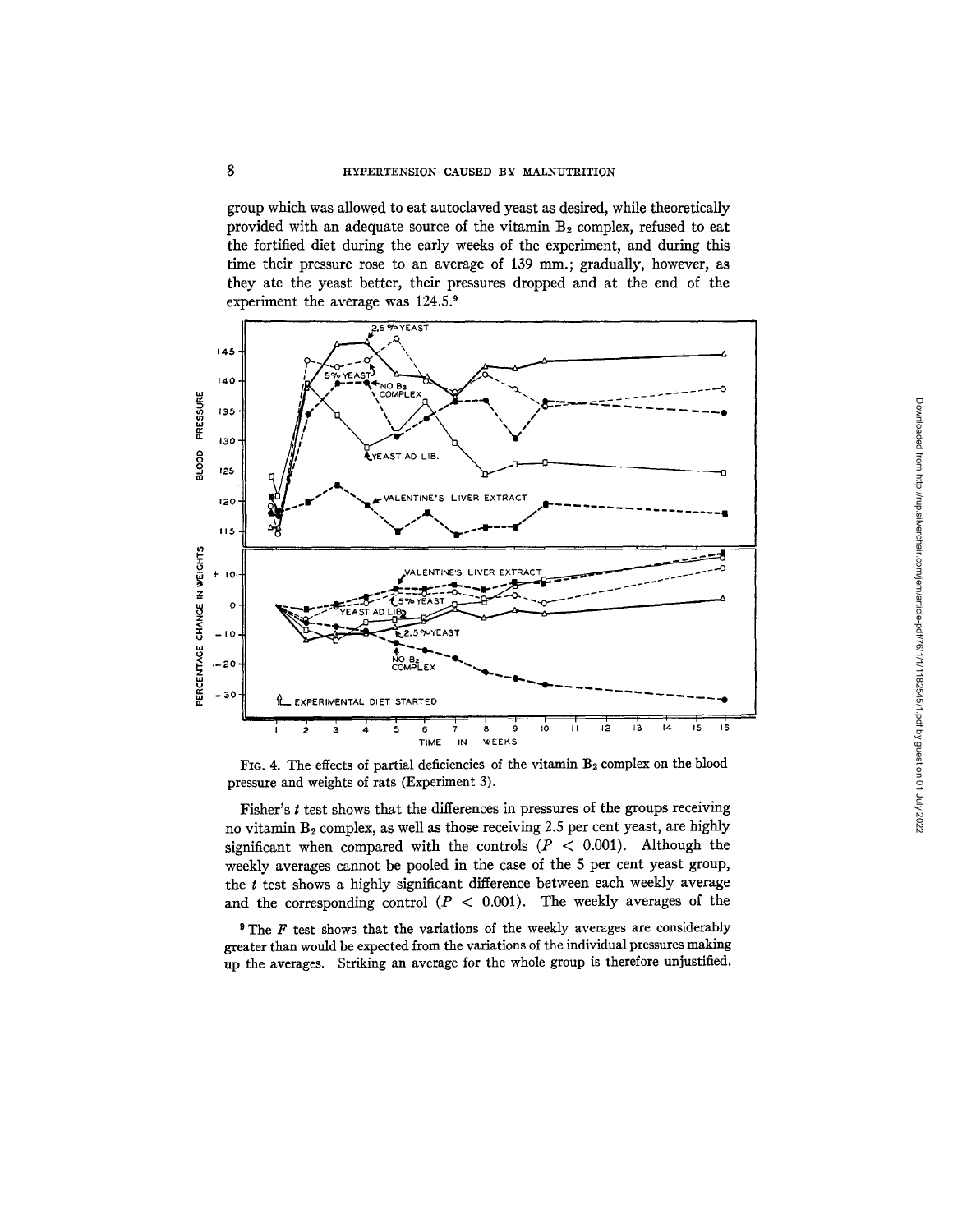group receiving yeast ad *libitum* also cannot be pooled. However, according to the  $t$  test, the differences between this latter and the control group are highly significant during the first 9 weeks of the experiment; but by the 10th week the pressures of this group have begun to fall closer to those of the controls  $(P, 0.02-0.01)$ , and by the end of the experimental period there is no significant difference  $(P, 0.05-0.02)$ .

*Correlation of Changes in Blood Pressure and Weight.--A* comparison of the blood pressure readings with gain or loss of weight, as indicated in Fig. 4, shows that the blood pressure changes were not related to the general nutritional status of the various animals. For example, the group receiving 5 per cent yeast gained a total of 10 per cent in weight, the group receiving no  $B_2$ complex lost 33 per cent of their weight, and yet the blood pressures of both groups rose to approximately the same levels during the course of the experiment.

## *Influence of General Undernourishment and Consequent Secondary Vitamin Deficiencies on Blood Pressure*

It is generally agreed that the functions of many of the various accessory food factors are so closely interrelated that ascribing a given effect to deficiency of a specific dietary factor or even group of factors is a difficult matter. The part played by secondary vitamin deficiencies in inhibiting intestinal absorption has been especially emphasized by Susan G. Smith (20). She was able to show, for example, that when dogs are maintained on a black tongue-producing diet, they develop black tongue despite concurrent administration of nicotinic acid by mouth; if, however, the nicotinic acid be administered intravenously, the dogs are promptly cured. Obviously, therefore, the black tongue-producing diet causes its characteristic effects not simply because of its inadequate content of pellagra-preventive factor but also because it leads to faulty utilization of this material, due apparently to poor intestinal absorption.

A similar situation has been shown to obtain in the case of vitamin A, for Underhill and Mendel (21) produced typical black tongue by means of a diet which Smith, Persons, and Harvey (22) showed to be deficient in vitamin A. Persons and Brown (23) were able to cure the black tongue so produced by the administration of nicotinic acid; huge doses were required by mouth, but small doses sufficed if given parenterally. Presumably, therefore, a deficiency of vitamin A produces black tongue by interfering with intestinal absorption.

Because of observations of this kind in nutritional studies, it was thought advisable to determine whether similar overlapping of vitamin functions obtained in the case of the dietary components under investigation in this study.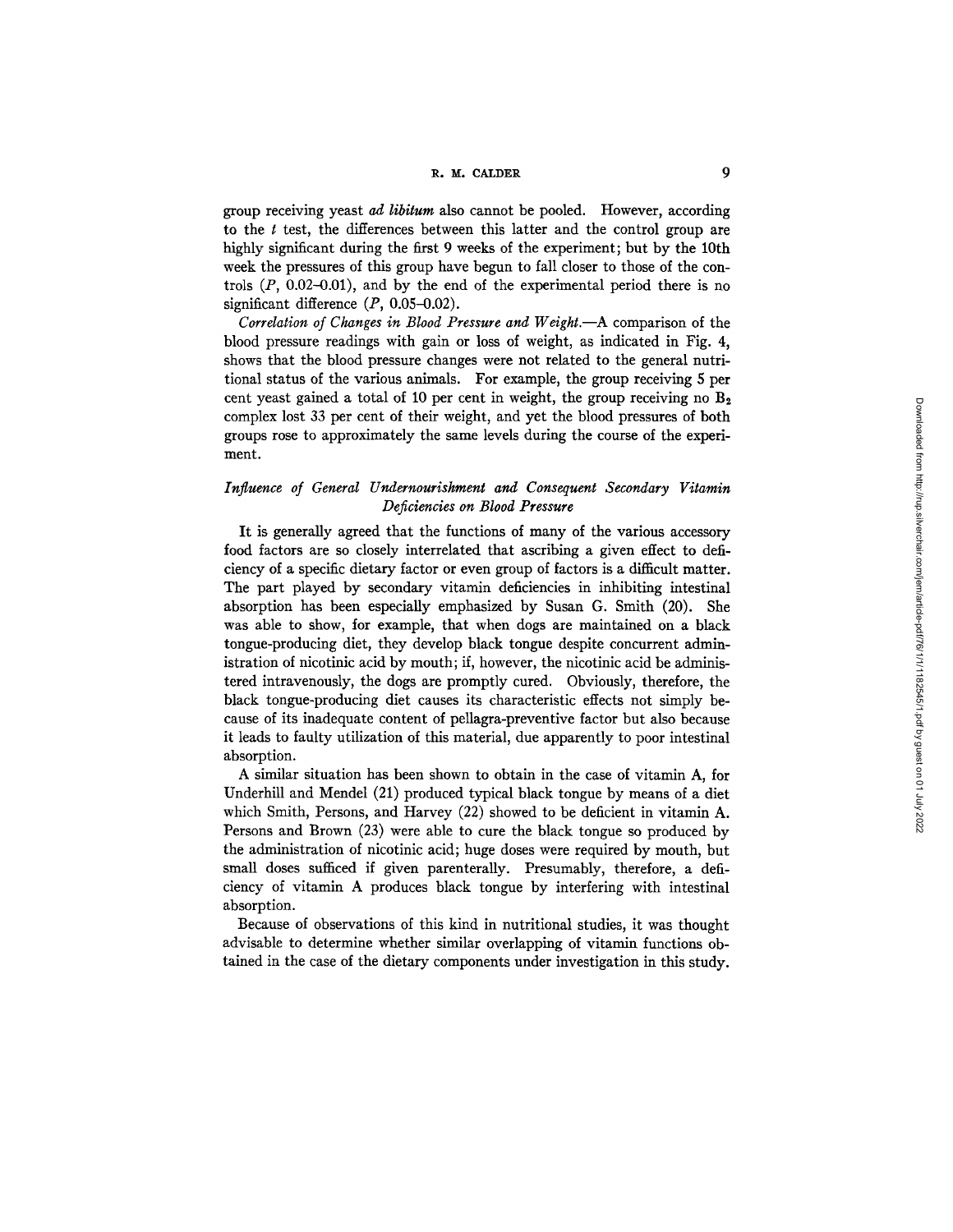*Experiment 4.*—Ten pairs of rats of identical weight were selected. One group was placed on the usual vitamin B-free diet supplemented by thiamin. The other group was similarly treated but in addition received liver extract in the amount of 1 ml. per rat per day. The diets of this latter group were carefully weighed, and the total food consumption of each member was restricted to the amount consumed by his paired mate in the first group.



FIG. 5. The effects of restriction of total food intake and consequent secondary nutritional deficiencies on the blood pressure of rats (Experiment 4). Note that the rise under such conditions is slower and less marked than when the rats are deprived entirely of the vitamin  $B_2$  complex.

The weights of the two groups remained practically constant throughout the course of the experiment. The effects on blood pressure are shown in Fig. 5. The rats receiving no vitamin  $B_2$  complex showed the prompt and sustained rise in blood pressure seen in earlier experiments (from an initial average of 116 mm. to approximately 150 mm.). Those receiving a plentiful supply of liver extract but whose total food intake was restricted likewise experienced a rise in blood pressure, though the rise was much slower and less marked than in the former group (from an initial average of 110-115 mm. to 138 mm.).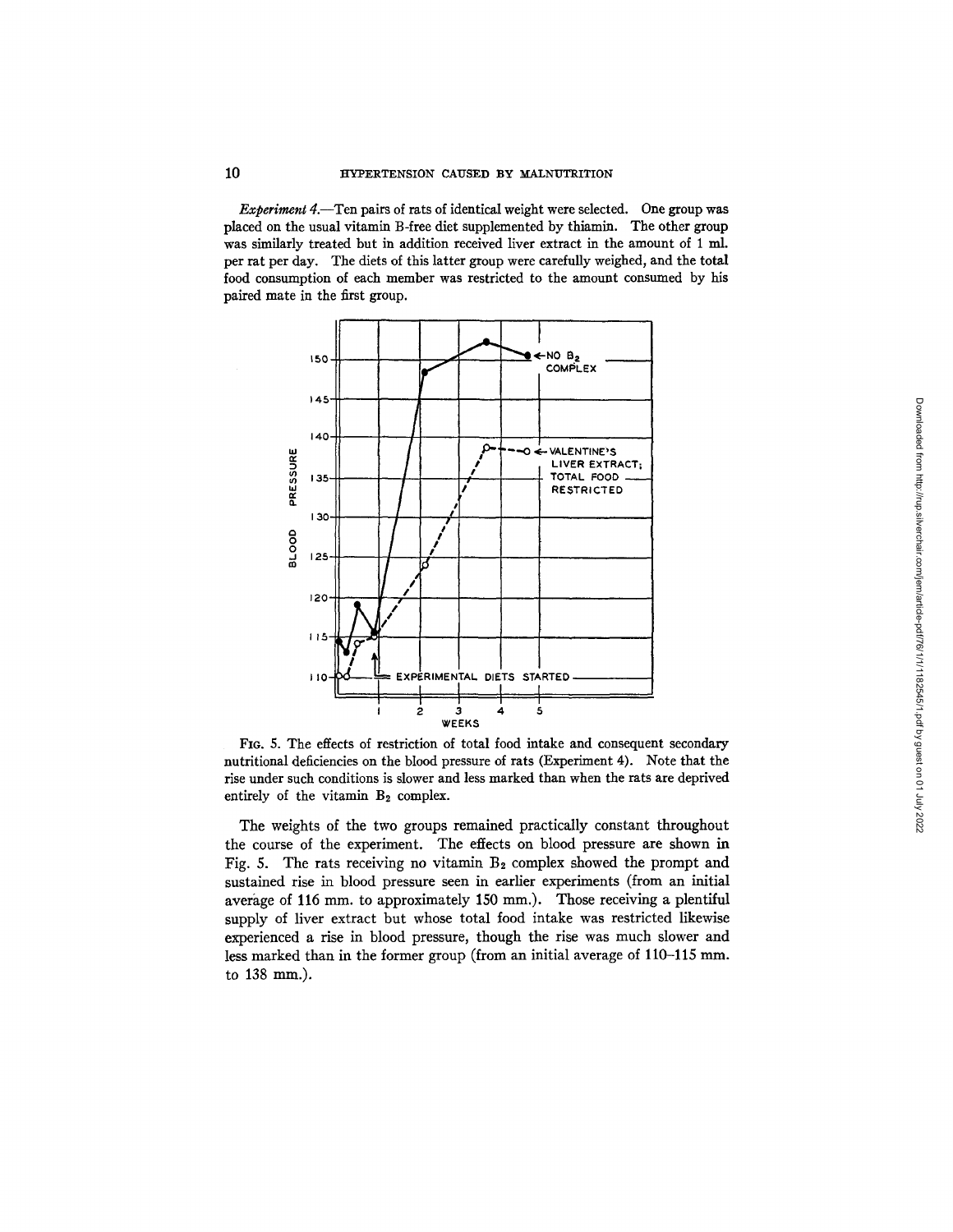As stressed by Susan G. Smith (20), relative speed and intensity of effect are important in deciding whether a vitamin is acting in a primary or secondary capacity. On the basis of these criteria, it would appear that the rapid and high rise of pressures seen in the group receiving no vitamin  $B_2$  complex indicates that this complex is acting in a primary capacity; whereas the slower and less marked rise noted in the other group may be the result of secondary nutritional deficiencies.

### *A Check on the Reliability of the Indirect Method of Determining Blood Pressure*

The indirect method of determining blood pressures in the foregoing experiments is subject to question because the preliminary heating introduces

| Blood pressures of deficient rats | Blood pressures of well nourished rats |
|-----------------------------------|----------------------------------------|
| $mm.$ $Hg$                        | $mm.$ $Hg$                             |
| 155                               | 135                                    |
| 135                               | 128                                    |
| 135                               | 125                                    |
| 140                               | 125                                    |
| 155                               | 110                                    |
| 135                               | 110                                    |
| 165                               | 120                                    |
| 130                               | 115                                    |
|                                   | 115                                    |
| Average 143.75                    | 120.33                                 |

| \RT. |  |
|------|--|
|------|--|

*Maximal Blood Pressure of Deficient and Well Nourished Rats As Determined by* 

*df* 15; t 4.4938; P< 0.001

an abnormal variable. Although this variable was minimized by heating all animals for identical periods of time and was thus a reduplicated error, it seemed advisable to check the accuracy of the indirect method by direct measurements of the pressure in the cannulated abdominal aorta.

*Experiment 5.*—Two groups of 10 rats each were placed on the usual vitamin B-free diet supplemented by thiamin. The first group received no other supplement, but the second group was given liver extract. Mter having been on these diets for 5 weeks, the animals were anesthetized by the intraperitoneal injection of nembutal. The abdomen was then opened and a cannula inserted into the abdominal aorta. A solution of heparin was injected to prevent clotting, and the cannula was connected with a mercury manometer.

The results of this experiment are detailed in Table I, in which are recorded the maximal pressures (mean) attained by the animals which survived the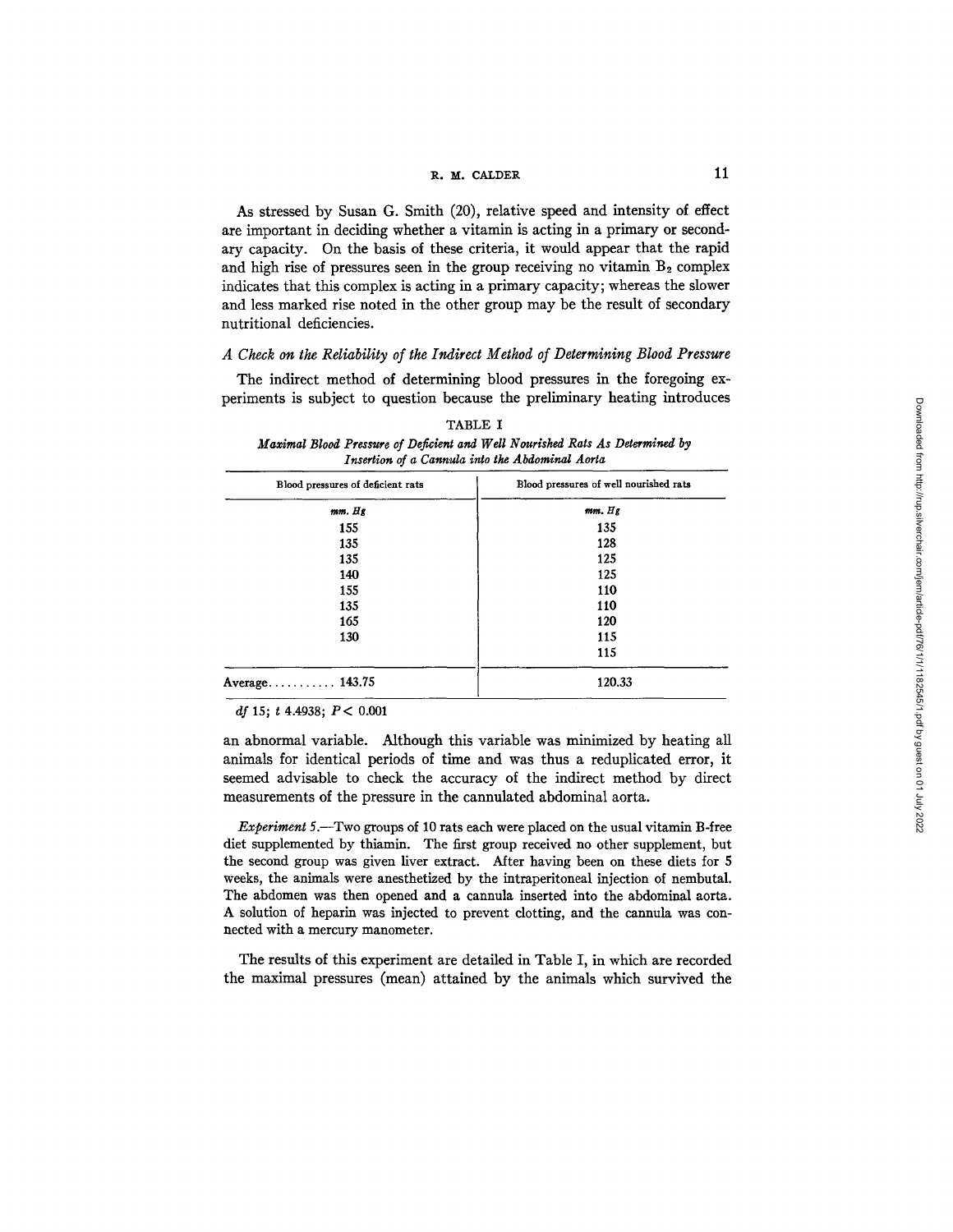procedure. The average maximal pressure of the deficient group was 143.8 mm. Hg (standard deviation, 12.75), while the average maximal pressure of the well nourished group was 120.3 mm. Hg (standard deviation, 8.57). These differences are of the same magnitude as those obtained by the indirect method used in the preceding experiments. The accuracy of the indirect method is therefore attested.

It was noted incidentally in the course of this experiment that the deficient animals were very intolerant of ether. A few whiffs of this agent, administered for the purpose of deepening the anesthetic effect of nembutal, were sufficient to cause immediate death. It was also observed that when the cannula was first inserted, the blood pressures of the deficient animals tended to be low and to rise gradually as the observations were continued *for* the ensuing 30 or 40 minutes. In contrast, the pressures of the well nourished group remained relatively constant throughout the period of observation. Presumably, therefore, the deficient animals were much more subject to shock than were the well fed rats.

#### **DISCUSSION**

The results of the above experiments indicate that a deficiency of the entire vitamin B complex is followed by a slight fall in the blood pressure of rats. A deficiency of only the heat-stable fractions, on the other hand, is followed by a significant and persistent rise in blood pressure, which can be combated successfully by restoring these factors to the diet. Partial deficiencies are even more effective than are complete deficiencies, probably because of the marked debilitating effects of the latter.

These studies also show that even an excessive intake of the vitamin  $B_2$ complex does not protect the animals completely if the diet is otherwise deficient. It is known from studies on other deficiency states, such as canine black tongue, that various non-specific nutritional inadequacies may often duplicate the pathologic picture of a specific deficiency. There is good evidence that these non-specific nutritional factors exert their effects by interfering with the absorption and utilization of the specific vitamins. It is possible, therefore, that an analogous mechanism may be responsible for the rise of pressure seen in those animals whose total food intake was restricted.

At the present time, knowledge of the functions of the vitamin B complex is so incomplete that it is impossible accurately to define the mechanism whereby these deficiencies mediate a rise in blood pressure. One theoretical possibility is that some types of hypertension may be metabolic in origin, the crucial defect being incomplete oxidation in the kidney as a result of an inadequate supply of respiratory enzymes. Some components of these enzyme systems are an integral part of the structure of the cells themselves; others, such as the prosthetic groups of coenzymes I and II and the flavins,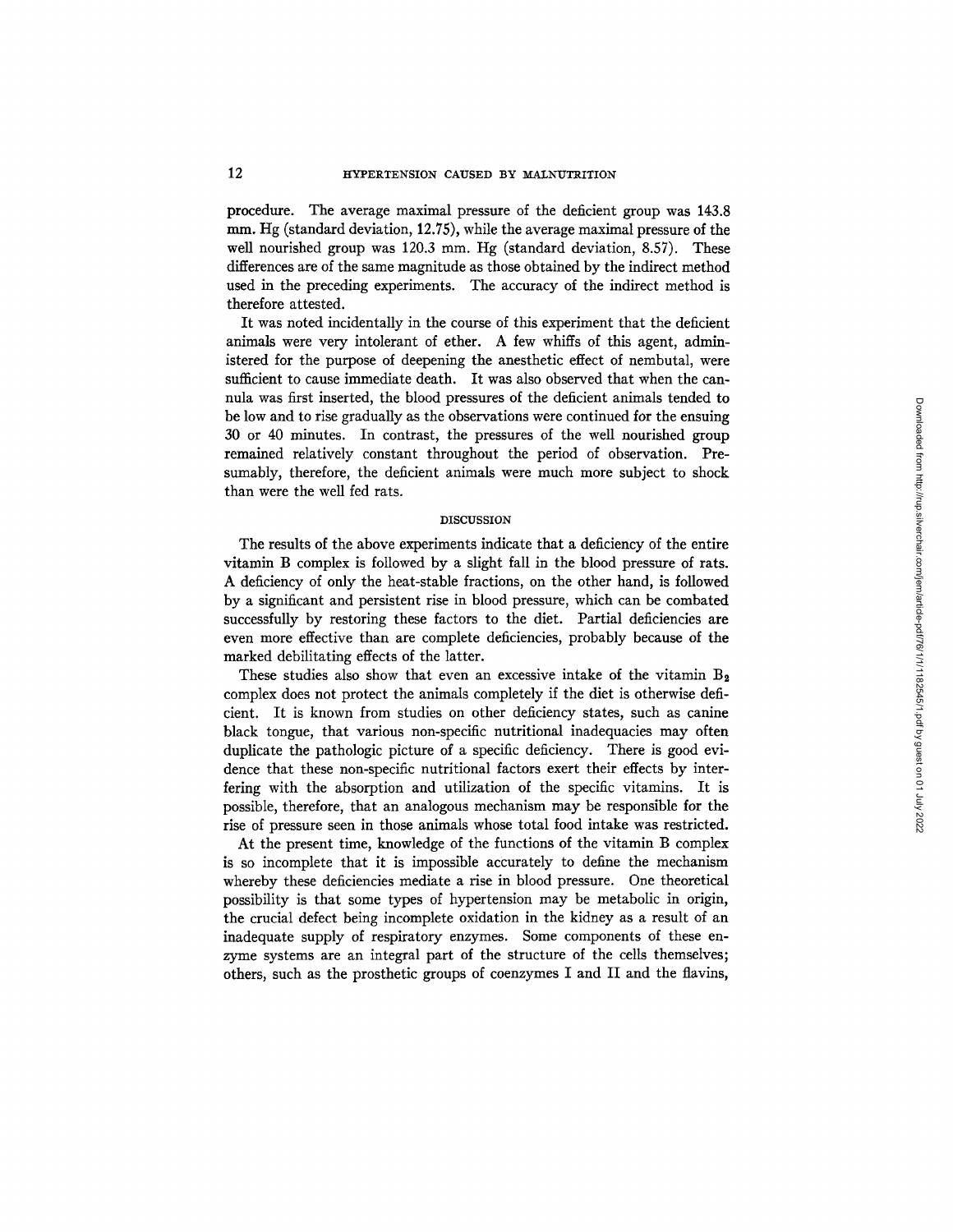have to come from exogenous sources. If the intake of these latter components be restricted by dietary manipulation, one would expect that the integrity of those systems to which they contribute would be impaired. As a consequence, the oxidative processes which depend on those systems would be retarded. The disturbance produced in this manner would, of course, be a generalized one, in which the kidney would share. The effect on this organ would be a slowing of the rate at which oxygen is consumed, with resultant impairment of its normal metabolic functions. This is the same physiologic abnormality as that produced by constriction of the renal arteries, though the two mechanisms are obviously different. This idea is advanced not as the proven explanation of the blood pressure rise seen in the present studies, but as a working hypothesis for further enquiries into the etiology and pathogenesis of the hypertensive states.

#### **SUMMARY**

The effects of dietary deficiencies on the blood pressure of rats were studied, with especial reference to vitamin B deficiencies. A deficiency of the entire vitamin B complex was followed by a slight fall in blood pressure. A deficiency of only the heat-stable fractions was followed by a significant and persistent rise in pressure, which could be reversed by restoring these factors to the diet. Partial deficiencies were followed by a higher rise of blood pressure than were complete deficiencies, perhaps because of the debilitating effects of the latter.

Even an excessive intake of the heat-stable fractions of the vitamin B complex did not prevent entirely a rise of pressure if the diet was otherwise deficient. Under the latter conditions, the rise in pressure was slower and less marked than in those animals with a deficiency of the vitamin  $B_2$  complex only. It therefore appears that, while a deficiency of the vitamin  $B_2$  complex plays a dominant rôle in causing a rise of blood pressure in rats, other dietary factors as yet undefined are also involved. From analogy with other deficiency states, it is possible that these undefined nutritional factors cause their effects by interfering with absorption and utilization of the vitamin  $B_2$  complex.

#### BIBLIOGRAPHY

- 1. Goldblatt, H., Lynch, J., Hanzal, R. F., and Summerville, *W. W., J. Exp. Med.,*  1934, 59, 347.
- 2. Fishberg, A. M., Hypertension and nephritis, Philadelphia, Lea & Febiger, 4th edition, 1939, 579 (insert).
- 3. Wilson, C., and Pickering, G. W., *Clin. So.,* 1937-38, 3, 343.
- 4. Blalock, A., *Physiol. Rev.,* 1940, 20, 159.
- 5. Dicker, E., Arch. internat. méd. exp., 1938, 13, 27; quoted by Gerbi, Rubenstein, and Goldblatt (10).